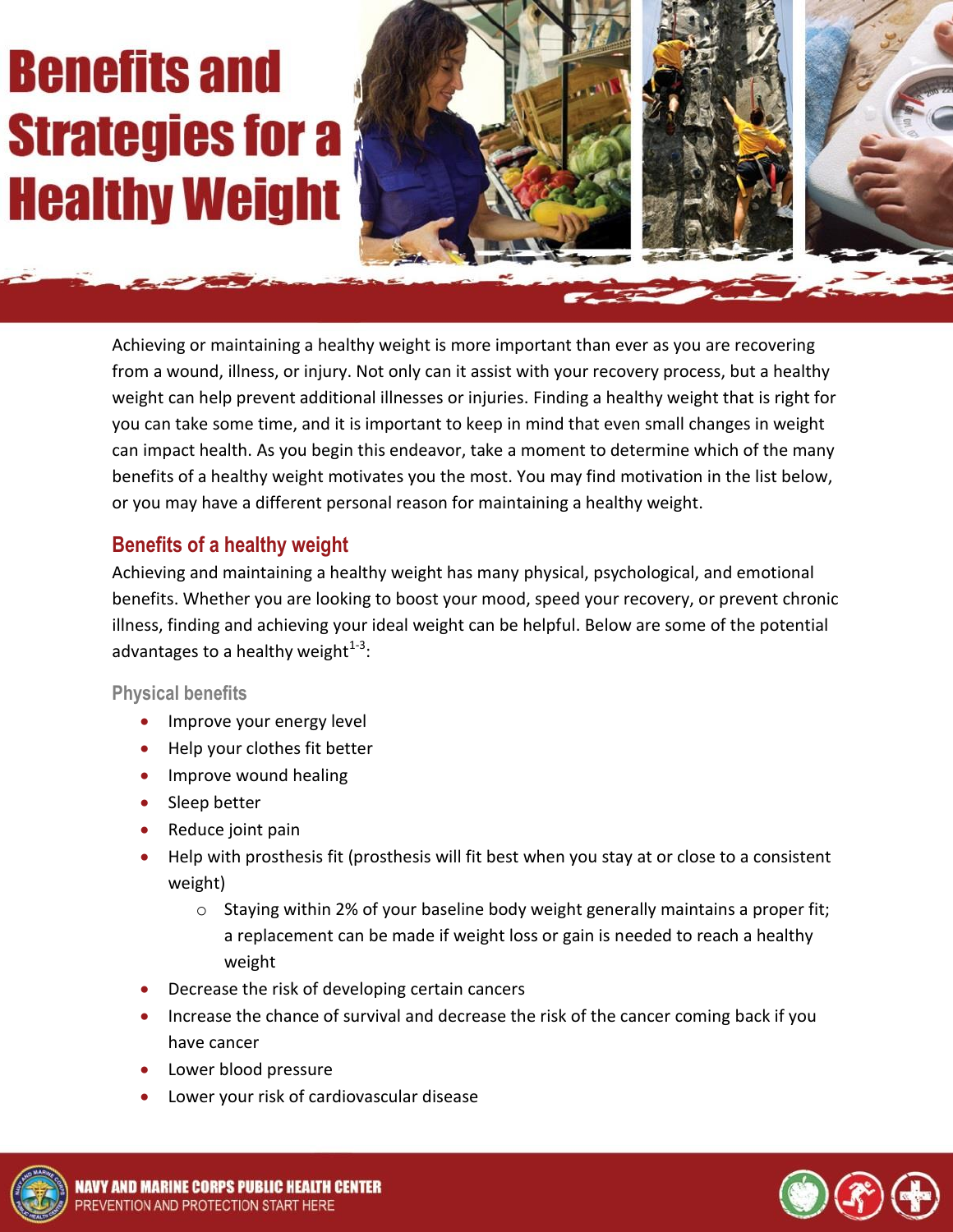**Psychological and emotional benefits**

- Improve your confidence and general mood
- Improve overall quality of life by allowing you to do more of the activities you enjoy

Regularly remind yourself of the benefits that mean the most to you. Help motivate yourself by posting them on index cards around the house, placing a list in your phone, or joining an online program that sends out positive health messages.

## **Strategies for achieving a healthy weight**

Once you have committed to achieving a healthy weight, where do you start? Whether you are working to gain or lose weight, the first step is to work with your health care provider to determine safe nutrition and physical activity strategies. Next, use a tool such as the [SuperTracker](http://www.supertracker.usda.gov/) to get an idea of how many calories or servings of food are recommended for you and track your progress. Finally, choose a few strategies below that you can act on.

#### **Weight Loss**

The theory behind weight loss seems pretty simple: weight loss is achieved by decreasing the calories you take in through food and drink, and increasing the calories you burn through physical activity. Sometimes the reality of getting to, and maybe even more importantly staying at, a healthy weight can be the challenging part, particularly during recovery. Things such as medication side effects and changes to your metabolism can also be a factor. While some factors may be out of your control, there are steps you can take towards achieving a healthy weight. Here are some proven strategies to help<sup>4-6</sup>:

- 1. **Eat a breakfast every day** that consists of a mix of protein and carbohydrates.
- 2. **Aim for a low-calorie, low-fat diet.** A low-fat diet consists of less than 25% of daily calories from fat. A low-calorie diet will be different for each person. Work with your health care provider or a registered dietitian to determine how many calories you should consume in a day.
- 3. **Take part in consistent physical activity each week.** The table below outlines the national physical activity guidelines for weight loss. While these provide helpful recommendations, it is important to talk to your health care provider or physical therapist to determine an activity plan that will work for you.

| <b>Activity</b>                                       | <b>Benefit</b>                                 |
|-------------------------------------------------------|------------------------------------------------|
| 150 minutes of moderate physical<br>activity per week | Prevents weight gain and promotes heart health |
| 150 – 250 minutes of moderate                         | Can lead to moderate weight loss               |



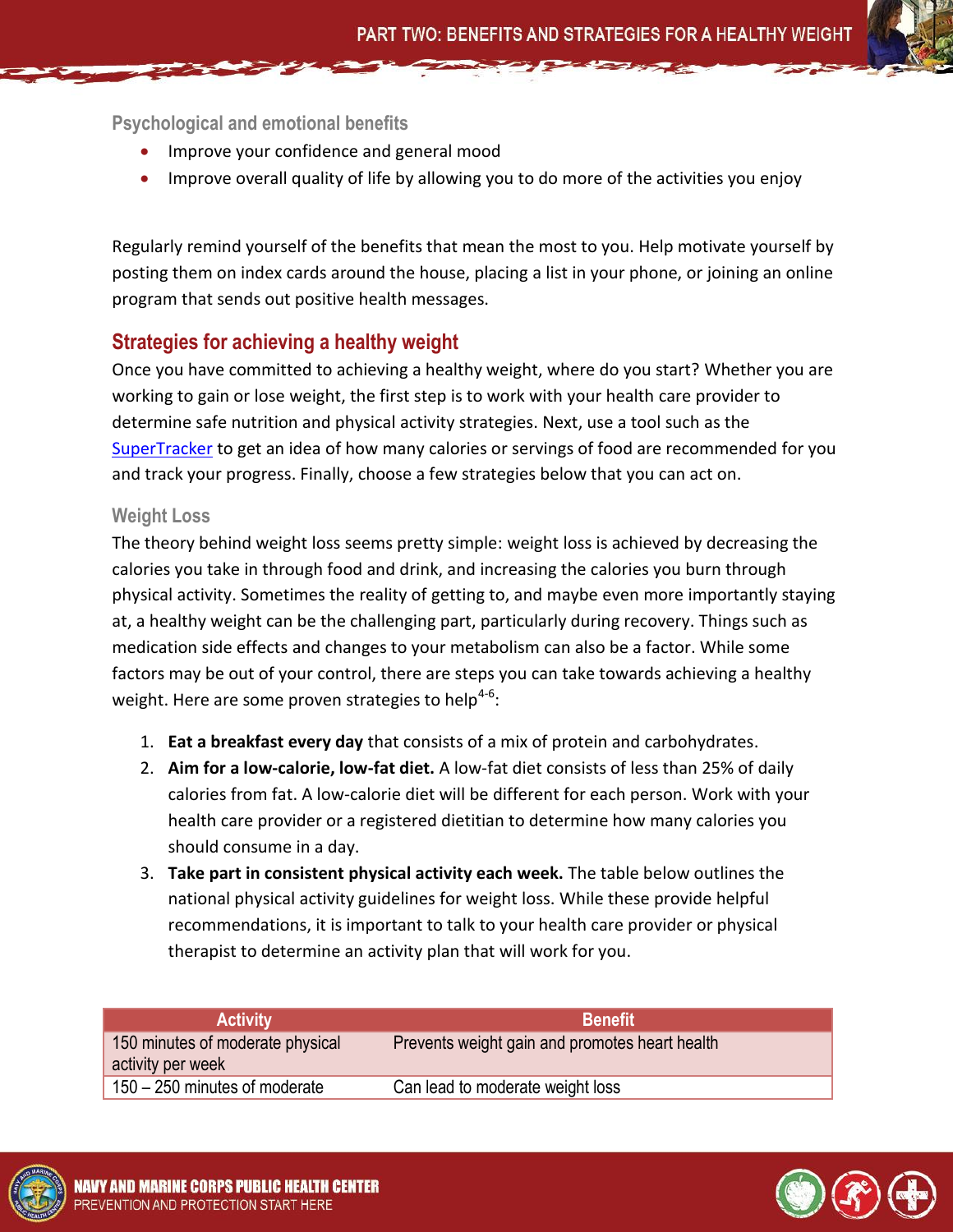| physical activity per week                                         |                                                                                      |
|--------------------------------------------------------------------|--------------------------------------------------------------------------------------|
| Greater than 250 minutes of moderate<br>physical activity per week | Can lead to significant weight loss                                                  |
| Resistance training or weight training<br>twice per week           | Increases lean muscle mass and increases the calories you<br>burn after your workout |

*Note: Moderate physical activity is any activity that causes you to breathe hard but still be able to carry on a conversation using short sentences.*

*Tip: Safely performing resistance exercises at a pace that increases your heart rate and causes you to breathe hard counts towards your weekly moderate physical activity!*

- 4. **Weigh yourself once a week.** This will allow you to catch small increases in weight and adjust your strategy as necessary.
- 5. **Get some sleep.** People who do not get the recommended seven to nine hours of sleep per night are at greater risk for being overweight or obese than people who do get the suggested amount of sleep.
- 6. **Strive to keep a consistent eating pattern**, even during holidays, weekends, and when going out to eat.
- 7. **Develop techniques to manage your emotions** to prevent eating based on mood. This can help maintain a consistent eating pattern and prevent relapsing to unhealthy behaviors.

#### **Weight Gain**

Sometimes injuries and illnesses, as well as their treatments, can lead to being underweight. While this often receives less attention, being underweight can also hinder healing. Gaining weight can assist in the recovery process. Talk to your health care provider to understand your optimal weight and consider using the following strategies<sup>7</sup>:

- 1. **Determine how many calories you need to consume each day to gain weight.** Your health care provider, a registered dietitian, or a tool such as the SuperTracker can help you decide on a plan that is right for you.
- 2. **Eat four to six mini-meals each day**, if eating large quantities of food at one time is difficult.
- 3. **Focus on the quality of your food** and not the quantity. Nutrientrich foods assist with the healing process by helping build muscle, strengthening bones, and helping repair tissue.



4. **Have a smoothie or shake** in between meals. Many people find they tolerate liquids better than solid food. Consider adding protein to help with recovery.



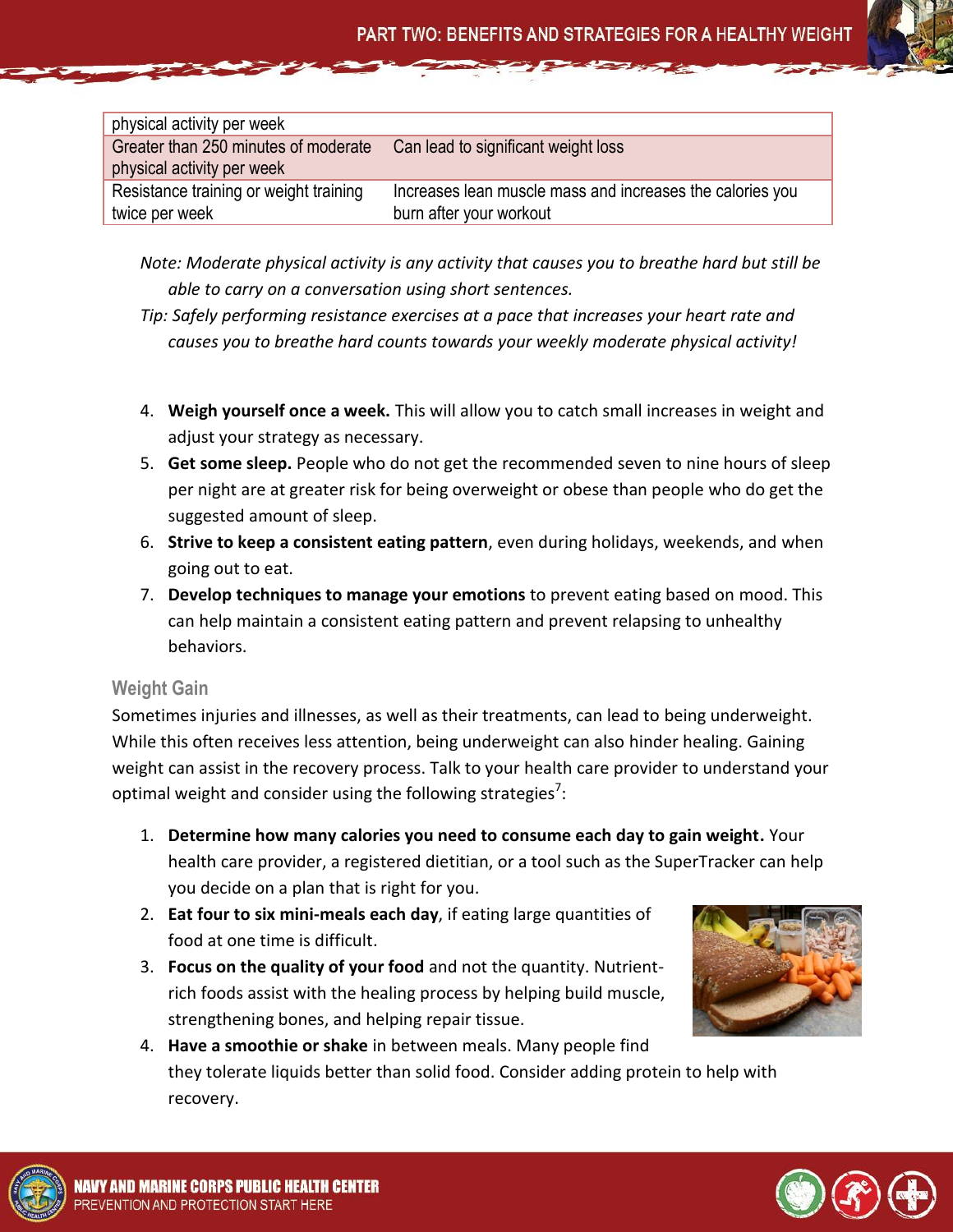- 5. **Gain weight by eating more** whole grains, lean protein, fruits, vegetables, full-fat cheeses, nuts, seeds, and oils instead of loading up on unhealthy choices such as fast foods and sweets.
- 6. **Add weight lifting or resistance training** to your fitness plan to improve or maintain muscle mass.
- 7. **Hydrate often** but not with meals. This will leave room for food and keep you from feeling full.

### **Resources**

You may encounter challenges along the way, but there are lots of resources available on your journey to a healthy weight. Check out some of the resources below for additional information.

- The Navy and Marine Corps Public Health Center's (NMCPHC) Active Living for WII [webpage](http://www.med.navy.mil/sites/nmcphc/health-promotion/Pages/Wii-active-living.aspx) offers resources to help you meet your fitness goals, and [Healthy Eating for](http://www.med.navy.mil/sites/nmcphc/health-promotion/Pages/Wii-healthy-eating.aspx)  [WII webpage](http://www.med.navy.mil/sites/nmcphc/health-promotion/Pages/Wii-healthy-eating.aspx) provides specific nutrition for wound healing guidance.
- This helpful [Body Mass Index \(BMI\)](http://www.nhlbi.nih.gov/health/educational/lose_wt/BMI/bmicalc.htm) calculator from the National Institutes of Health will calculate your body mass index based on your height and weight.
- The Amputee Coalition offers a [BMI calculator](http://www.amputee-coalition.org/limb-loss-resource-center/resources-by-topic/healthy-living/index.html) for Sailors or Marines who have experienced an amputation.
- [ChooseMyPlate](http://www.choosemyplate.gov/) provides helpful tips and information regarding weight management, nutrition, and physical activity for all age groups.
- The [SuperTracker](http://www.supertracker.usda.gov/) will calculate how many calories you should aim to eat and drink each day based on your individual goals. It can also track your daily intake, and provide helpful tips and support to make healthy choices.
- The Navy Operational Fitness and Fueling System [Virtual Meal Builder](http://www.navyfitness.org/fitness/noffs/noffs_1/virtual_meal_builder/) provides a customized nutrition plan to help fuel your recovery.
- Check out the [NMCPHC Weight Management webpage](http://www.med.navy.mil/sites/nmcphc/health-promotion/Pages/weight-management.aspx) for additional information and resources.